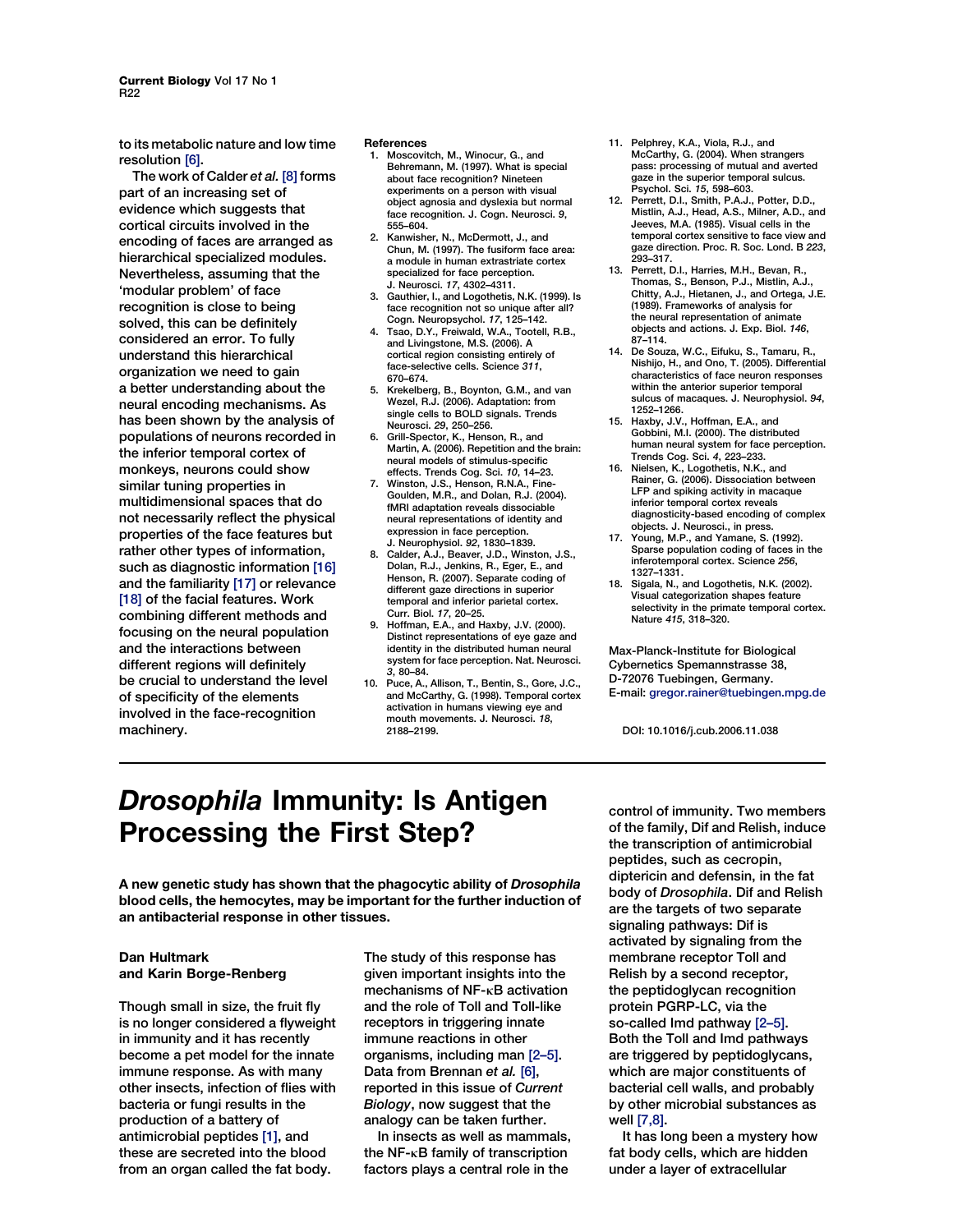Dispatch R23

matrix, can sense the presence of bacteria. For Toll signaling, part of the explanation may be that the activation is indirect, via a diffusible cytokine called Spätzle. The active form of Spätzle is generated in a proteolytic reaction that depends on several soluble and circulating receptors, including the peptidoglycan recognition protein PGRP-SA [9]. Still, it is not clear how the soluble receptors come into contact with the bacterial peptidoglycans, which are not always accessible on the bacterial surface: in Gram-positive bacteria peptidoglycans are covered by teichoic acids or other surface structures, and in Gram-negative bacteria they are protected by an outer membrane. The access to microbial substances is even more problematic for the Imd signaling pathway, which depends solely on a membrane-localized peptidoglycan receptor, PGRP-LC.

An attractive idea that may resolve this spatial problem is that the initial contact with invading bacteria is not made by the fat body cells but by the hemocytes, macrophage-like cells that patrol the Drosophila hemocoel and phagocytose foreign particles, including bacteria. The induction of the response in the fat body would then be indirect and mediated by activated hemocytes. Early attempts to test this idea were disappointing: the Drosophila mutants l(3)hem and domino have few, if any, hemocytes, but they are still able to respond vigorously to injected bacteria [10,11]. However, later experiments with the same mutants showed that, under certain conditions, such as a gut infection with Erwinia carotovora, the hemocytes are indeed required for a full response by the fat body [12,13].

Now Brennan et al. [6] have discovered a possible link between the phagocytic activity of the hemocytes and the activation of the humoral immune response by the fat body. This group has identified a gene, dubbed psidin, which is required for a normal response of the fat body. In particular, the induction of one antibacterial peptide, defensin, is severely affected in psidin mutants.



Figure 1. Possible mechanisms for hemocyte-mediated activation of an immune response in the fat body.

Intact bacteria do not interact efficiently with microbial receptors on the fat body, but they are recognized and ingested by circulating hemocytes. Cell wall components from digested bacteria are released in the lysosomal compartment and they may either (A) elicit the production of cytokines that activate the fat body, or (B) become exported from the hemocytes and interact directly with activating receptors on the fat body.

Unlike other genes that affect the antibacterial response, psidin is required only in hemocytes, not in the fat body itself. Interestingly, the psidin mutant also shows a second phenotype in that its hemocytes fail to lyse phagocytosed bacteria. The protein encoded by the psidin gene is associated with lysosomes in Drosophila hemocytes and it may play a direct role in the function of these organelles. The induction of defensin is also reduced in the eater mutant, which lacks a phagocytosis receptor, providing independent support for a link between phagocytosis and the humoral immune response. However, the effect of eater is not as strong as that of psidin, perhaps because of a redundancy among phagocytosis receptors.

Although the final proof that the two phenotypes are causally linked must await further experiments, it is an attractive possibility that the bacteria must first be digested in order to make peptidoglycans and other bacterial ligands accessible to the receptors of the innate immune system. Such receptors

may even be present in the hemocyte lysosomes, much like TLR9 and other Toll-like receptors in human macrophages [14].

Now the critical question is how the phagocytosis of bacteria by hemocytes leads to activation of fat body and a full-blown humoral response. As the hemocytes are themselves immunoresponsive cells, with functional Toll and Imd signaling systems, it is possible that they are induced to produce cytokines that in turn activate the fat body (Figure 1, pathway A). Brennan et al. [6] show that neither the Toll ligand Spätzle nor the JAK/STAT-activating ligand Upd3 are likely to be involved, but other cytokine-like factors may exist. Another possibility is that the hemocytes re-export fragments of the digested bacteria, and that the fat body cells respond to the presence of such fragments (Figure 1, pathway B). Such a model was suggested by Dunn et al. [15], who showed that peptidoglycan digestion products elicit a strong immune response in fat body explants from another